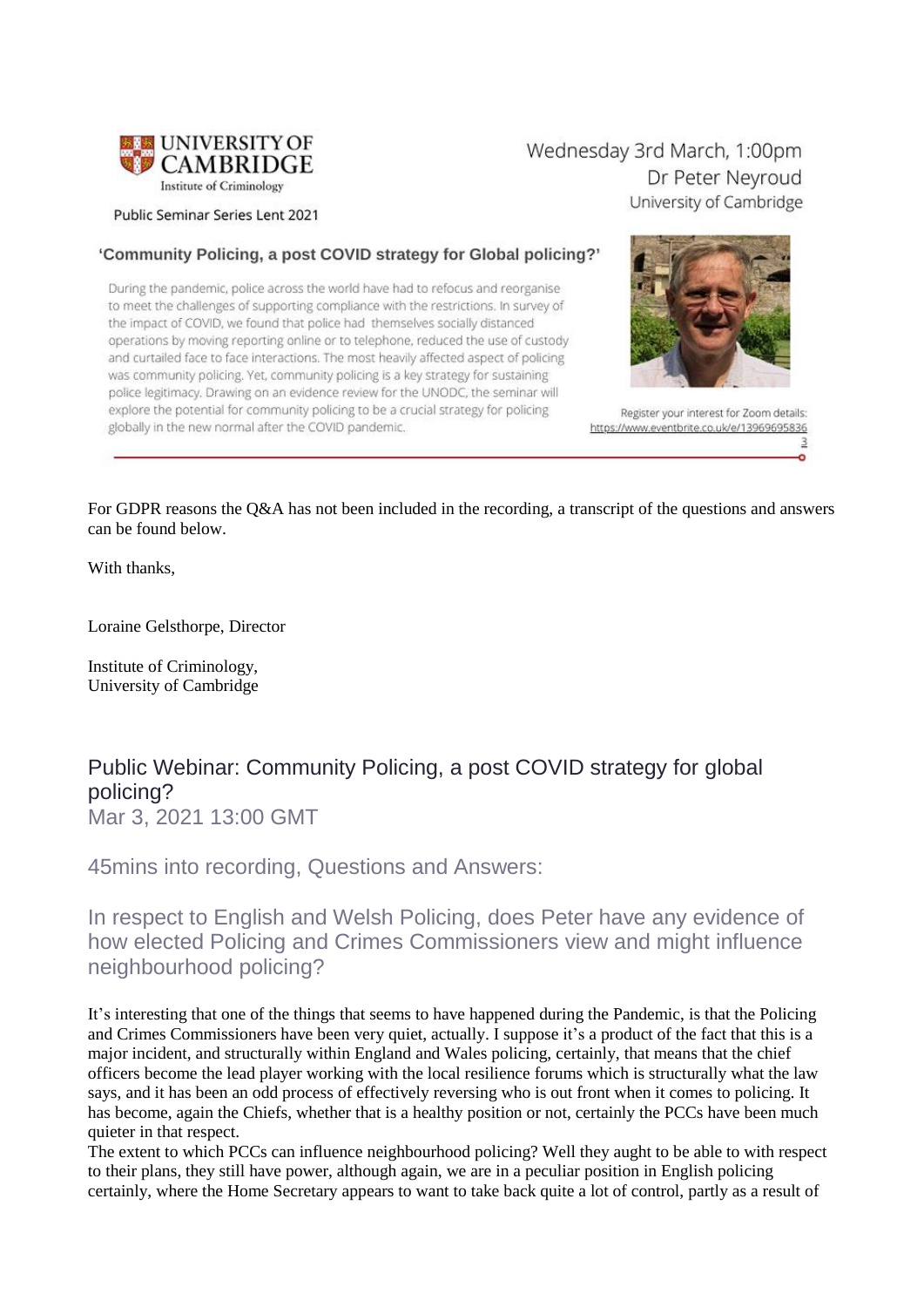the fact that if you give the money for 20 000 extra officers, you as the Home Secretary and the Treasury tend to want something back for your money, and that is an inevitable part of the process.

Do You [Peter] think the Policing governance structures we have in England and Wales can support the kind of transformation needed to embed community policing?

In short, with difficulty. One of the benefits we had in 2004-5-6 as we were introducing the processes, we had a national policing plan and we had, although this is slightly biased to put it mildly, we had a national improving agency which I spent a lot of my personal time toiling away to create; but what it did allow us to do was to do what has to happen if you are going to make a transformation in policing. Which is you have to focus on three things simultaneously: the people, so developing the skills of the people; the processes, particularly the processes that go around engagement and problem solving; and the technology, the investment in significantly better technology in order to support the problem solving. If you haven't got a single agency, or organisation capable of helping to support police forces to do those three then I think there is a problem with the existing Government structure, and that is the opinion of someone who was responsible for creating an agency to do just that, and had the agency abolished by the incoming Government, so you could say that was a slightly biased opinion.

## How easy is it to have Global Best Practice given National differences in Law, Culture and Religion?

It's interesting because one of the things I was trying to do in the piece of work for the UN was to have a look across as many different countries in as many different parts of the world with different religious and cultural backgrounds to see if there was evidence that the basic principles and mechanisms in Community Policing would work in all of them. And it does appear that Community Policing is capable of being effective in a pretty wide variety of different places.

There are some very obvious inhibitors of which corruption is a major part. You could argue, there are quite a lot of papers written about, for example, doing community policing in China, you could argue that the lack of a very obvious and clear Democratic Governmental model is a dis-inhibitor, I'm not so sure that that's entirely the case, certainly within local policing in China, there is quite a lot of involvement of community in the process so it aught to be capable of the principles being applied even though I'm not sure that some groups in China would feel they are getting the deal.

I would say that it links with a piece of work I've been doing on Rule of Law, you have to start with a very clear understanding of what the presumptions and the embedded assumptions are about how Law is going to be put in place in the relationship between individuals, communities and the state and then you start to design your Community Policing scheme taking into account those principles, but the mechanisms of community policing would appear to be widely applicable, in a wide range of jurisdictions.

### Do you have any works done on Community Policing in Conflict Affected Areas with an extremely weak state presence?

It's a Very good question. So there have been, but this is where we get in to the point at which, so what does the research tell us about the point at which it is possible to pursue Community Policing, when you have just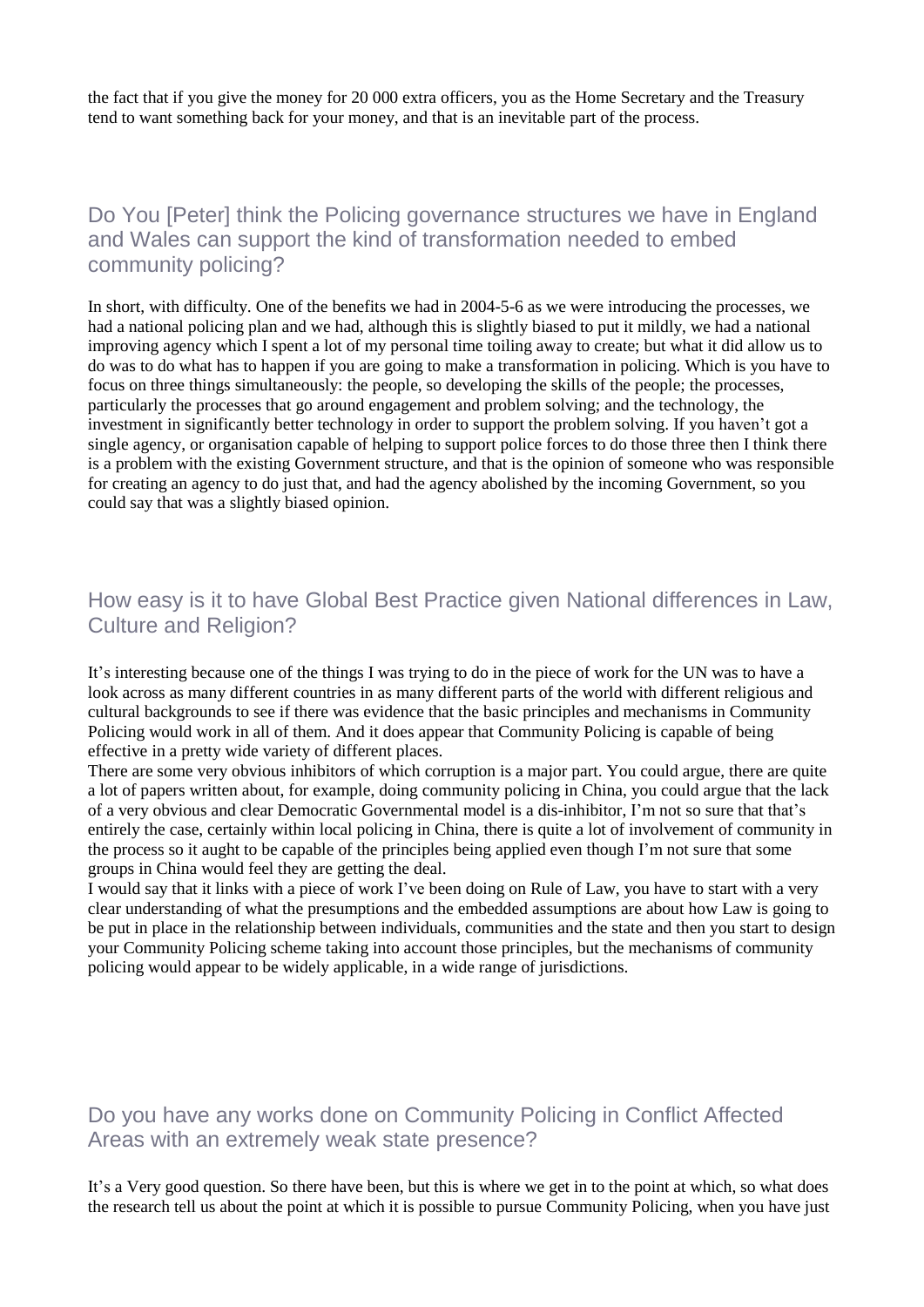recently had conflict. Number one, if it is a current a conflict war zone, you are not going to be doing Community policing, because you have to have some level of safety and lack of conflict in order to put normal, or more normal policing on the ground.

However, I have just recently reviewed, or gone through a paper written by Professor Rob Blair, from Brown University looking at the effectiveness of UN Peace keeping operations incorporating community policing in a variety of quite obviously conflict areas, and essentially he is saying that is capable of being an important part of that process. He has done a randomised control trial, which is much bigger than the EGAT one that was done in Liberia that has had some significant conflict and a relatively weak state presence and that has shown some very significant positive effects and it's a big study. I think it was about 80 different communities that were in the study and it's compelling, and you have to think about what the alternative might be. So the alternative is a reactive policing model in a place where the citizens and community groups quite clearly need some significant level of reassurance. I don't think the alternatives is compelling compared to Community policing, I think that Community policing on that basis and the studies I have looked at it looks like a pretty effective strategy.

'Normal Policing' is perhaps being too often led by the police rather than the public, how can greater public engagement work both ways work? Raises again the point about community policing; well, who's community? And how do we make sure that all constituents in the community can be reached in some way?

This is one of the areas where the Policing and Crime Commissioners have a really distinct role to do, which is to push the police service to get that balance right and to have some level of oversight in tracking what is happening. The critical thing we discovered with the National Neighbourhood project, to pick up we used Martin Innes' work on *Signal Crimes* as a critical part of the model to try and get the police service to focus, you can't do everything, but to try and focus on the things that were causing maximum concern, and also to find ways to reach out beyond; the classic image of community policing meeting could be summed up as in *Vicar of Dibley* terms, for those who have watched that programme, of a church hall with folk focused on very small things, actually very small things quite often matter a lot. But what we tried to do with the *Signal Crimes* approach was to reach out, Martin Innes and his colleagues in Cardiff did a lot of work, in fact I am in the process of reviewing a brand new book which I can commend, as I have had a chance to read it: *Neighbourhood Policing - The Rise and Fall of a Policing Model, by Martin Innes, Colin Roberts, Trudy Love and Helen Innes.* One of the things they do is give a lot of information about how to reach out to groups in different ways, to be imaginative about making sure that you have created ways in which people can get their message across to the police and encouraging as much transparency from the police about who they are listening, the priorities that they are proposing to act on and being held to account in as public a way as possible. I think the held to account piece is where the PCCs can make their mark in insisting on that process being as public as possible.

Policing Future Communities, Post COVID: a number of changes predicted; more housing in the high street as shops close, so potentially more conflict between night time economy and residence, how do we support policing, to plan for policing future communities?

Well there is a step before that I would say, if what has happened in the pandemic is of course a massive shift to remote working, which I think was running at about 70%. It probably isn't going to stick at 70% remote working, but it's not going to go back to where it was before, because there was a trend pre the pandemic for people to be able to work more flexibly, and I think for those that have discovered the benefits, and of course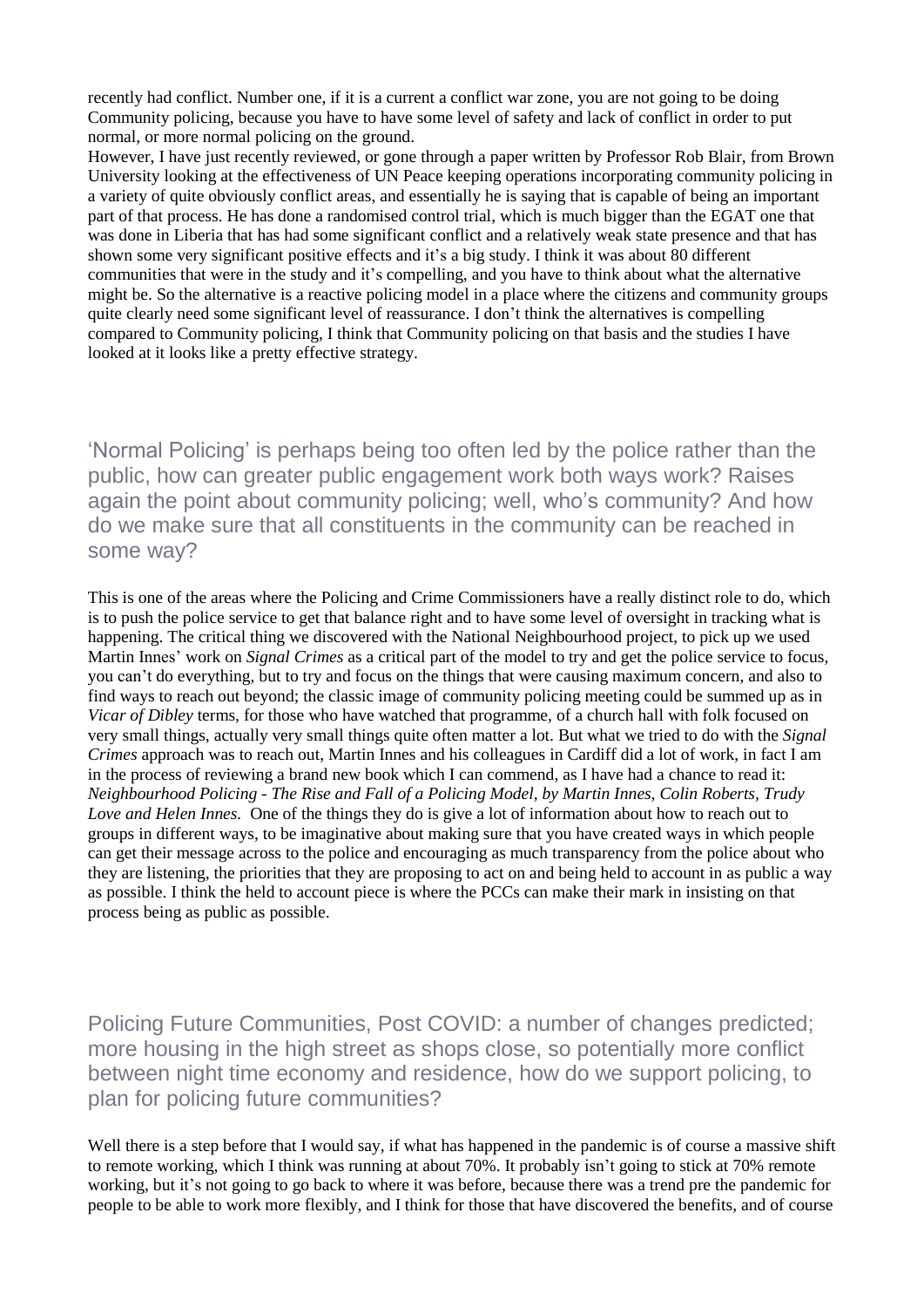the disbenefit of endlessly looking at a screen, but the benefits of being able to work remotely and not having to commute there will be more people working from home and there'll be more people working from home in the suburbs as well as in the centres of towns, that means a different population in the day time in places which would have largely not been, which will have an impact. It would be fascinating to monitor the impact on daylight burglary, for example, it's going to change.

It indicates that this unsettling 12-18 months is going to have unsettled allot and the police need to go and reconsider, and certainly to get engaged in the planning debates that will follow, because of course every time you change the shops in the high street there has to be a planning application to go in and police need to pay attention to the planning applications and their implications. And they need to think about, as well if you're going to go down the community policing strategy, well maybe the price to of being happy to agree to some of those changes is to gain a small police office in the high street that would create an opportunity for the police to be in that community.

Maybe there is an opportunity for community spaces in some of those closed shops, which would bring together different organisations including the police, that's an opportunity that could be done, after all you could have a pop-up police station in a closed shop whilst that process is being resolved. And you could be quite creative about that just at the moment, there are all sorts of owners of high street venues who might be very, very keen to have the premises in use and that might be very handy. I suspect we are going to see an increase in the level of rout sleepers as a result of some of the dislocations that have happened I'm afraid to say.

One of the key lessons of the work that we did on rough sleepers more than a decade ago is that you can't do that from a desk you have to get out and you have to find ways to help people to get back on their feet and off the street where the risks to their health and to their well-being are enormous. That's the kind of community policing that really makes a difference, very fast and it's not about clearing the streets of undesirable people, it's about helping people back into a successful life. And that's a very positive thing and getting that across and working with the community to do that would be a great thing to be able to do.

# As a result of the pandemic are you more, or less optimistic about the future of Community Policing in England and Wales? And if so why?

Well, I'm more optimistic and I think that the pandemic gives a springboard, but actually there is an issue, putting 20 000 officers coming back in to policing and young officers, I think there's two things: firstly, if you do not go down the route of community policing then that is 20 000 3Rs Police officers, doing reactive response, random patrol etc. and that would be a disaster in five years time, that's training British policing to fail.

If you do invest in a Neighbourhood community policing approach as those officers come in, then you are training the 20 000 to be 20 000 community policing officers and you are putting the lessons that we learnt ten years ago in to action with young officers and bringing them in to a system that we know can work and rebuilding the relationship with the public. (cont.)

Not only will that potentially deliver reductions in crime and disorder, but it also should deliver a stronger level of public confidence in policing, so yes I am optimistic that it could be done, but it does require real leadership and it also requires the rhetoric of general deterrence and severity in punishment to be toned down from the centre as well. We need to see messages and hints that one of the things post pandemic strategy in policing in England and Wales should be a community policing approach that reengages and reassures our public.

Related to the above question around the delivery of Community policing by PCSOs (Police Community Support Officers)?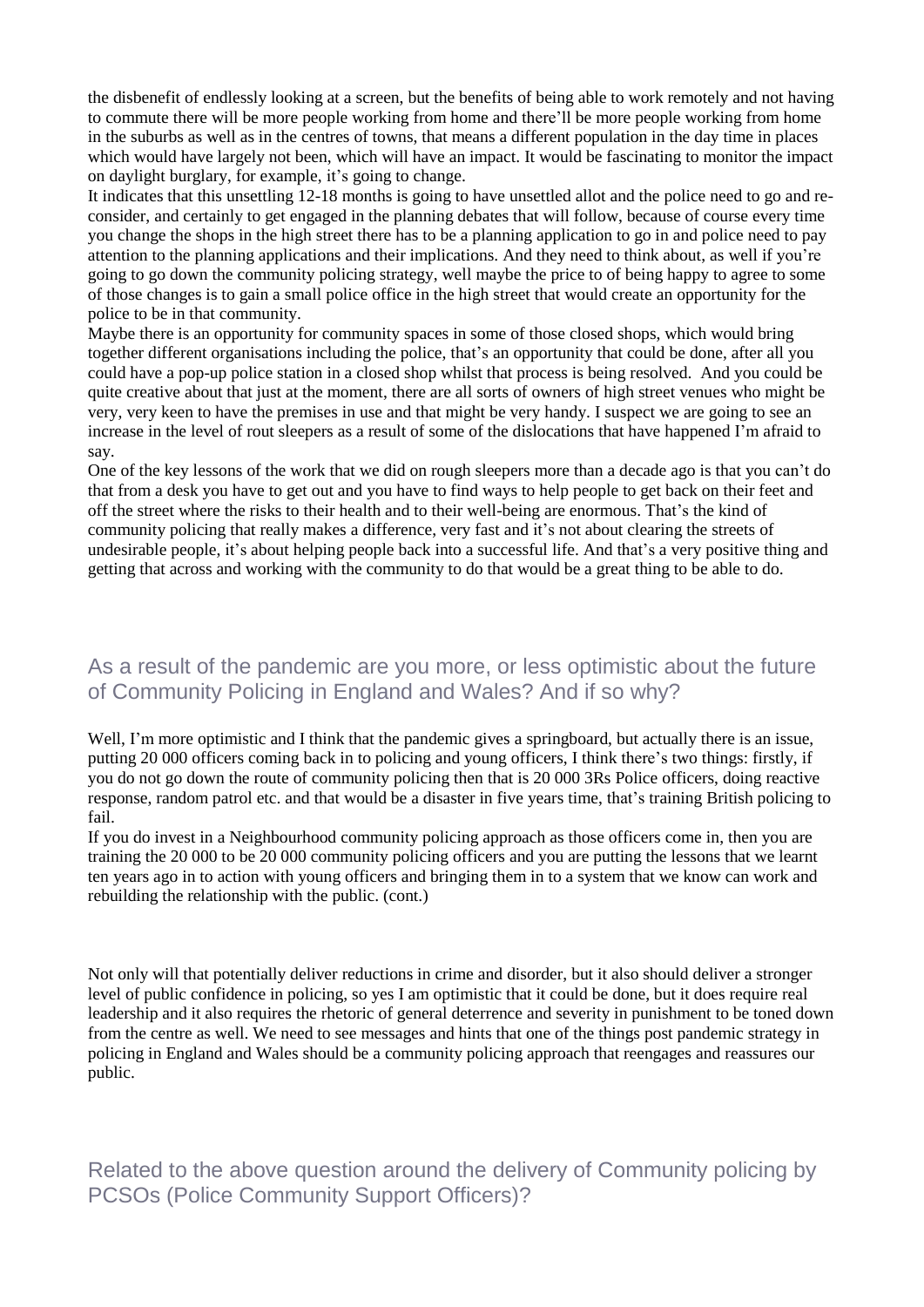The issue of what has happened with PCSOs, and part of that is both part of the benefits and dis benefits of the move towards PCCs is that you've got 43 police forces doing very different things, some have chosen to retain, or indeed 1 or 2 cases expand the number of police community support officers and others have chosen to abandon them. And with the given financial pressures which meant that one of the various few areas of the organisation you could legally dispense with after you have cut your support staff back to the bone was the PCSOs, I'm not that surprised that some Chiefs selected to take them off the books. There's only a couple of forces that have completely removed them.

If, and then the other thing of course that has happened, in being given the target of recruiting 20 000 police officers, I mean frankly if you gave most Chief Constables a budget, rather than 20 000 officers they probably wouldn't recruit 20 000 officers. Just now they would probably recruit a mixture of both directly recruited Investigators, PCSOs and Constables. There is definitely a pressure on the model, but at the end of the day, you go with what you get as a Chief and 20 000 Officers that you can train to do problem solving, and neighbourhood policing alongside investigation and all the other things you have to do in policing is still a positive place to be. And I think critically emphasising, the one thing the College of Policing did absolutely right at the beginning of this was to pick up the literature on the procedural justice, partly because we had done so much investment in the National Policing Improvement Agency firstly in the first systematic review on Legitimacy and Policing and then on trying to build and test procedural justice training to pick up on the 4Es model and try and encourage officers to start with education and encouragement before you ever got anywhere near enforcement. Was a bold and courageous thing to do in the face of a language of enforcement and severity, and general deterrence which has been increasingly problematic.

And some of the things that we were asked to look at in SAGE including Electronic tags for people who were isolating, which I felt was well past my tolerance level; I mean we can't treat citizens that you are asking to do something as if they were under sentence in my view, you encourage them to do something and only after you have encouraged them and they have failed to act do you use enforcement, and that seems to me to be something worth holding on to and I would like to see some decent evaluations of the impact between Scotland and England which have had slightly different models, but never-the-less, I think have followed that through.

In UK polling trust in policing has remained remarkably stable at about 66% it's much lower for senior police officers and that's a substantial minority who do not trust the police and politicians score even lower?

I'm not sure about the 66% figure, it depends on what you are including in the data, but when we were doing the neighbourhood policing project, one of the things we are trying to do was to raise, on a variety of questions, the level of public confidence in policing and in actually it did rise from 2005 through to 2010, it's fallen back a bit and the question comes as to who, what segments of the community you are asking, what age groups you are asking and I think that if there is any one of the polling data on compliance during the pandemic it is to make sure that we are really focused on segmenting the population, because the most noncompliant group on what's called major compliance, according to the data that we were supplied with on SAGE turns out to be my generation, the bolshy 60s and up. Who turn out to be -that's Loraine and I by the way, she is much younger than I am obviously- we, pair of us are a very bolshy generation and were much, much less compliant on things like self-isolation, despite the fact that we were the group most at risk. You might think defies reality, but I think it is just getting stuck in your ways and prepared to be bloody minded as well.

Most of the reinforcement went in on young people and I think if you look at, or think that one through it is not dissimilar to some of the issues on public confidence there is a difference; there is a class difference in terms of confidence and we always tend to focus on stop and search on young black males, but young white males from poor estates also get a pretty poor deal and also have a level of problem with public confidence. So the issue for me has always been, with community policing and public confidence data, is to be self critical and to think very carefully about, and track the operations that you are doing. There had been a very important report last week by the HMIC on disproportionality in stop and search, and in particular disproportionality on stop and search with drug searches, which I think should cause a very significant re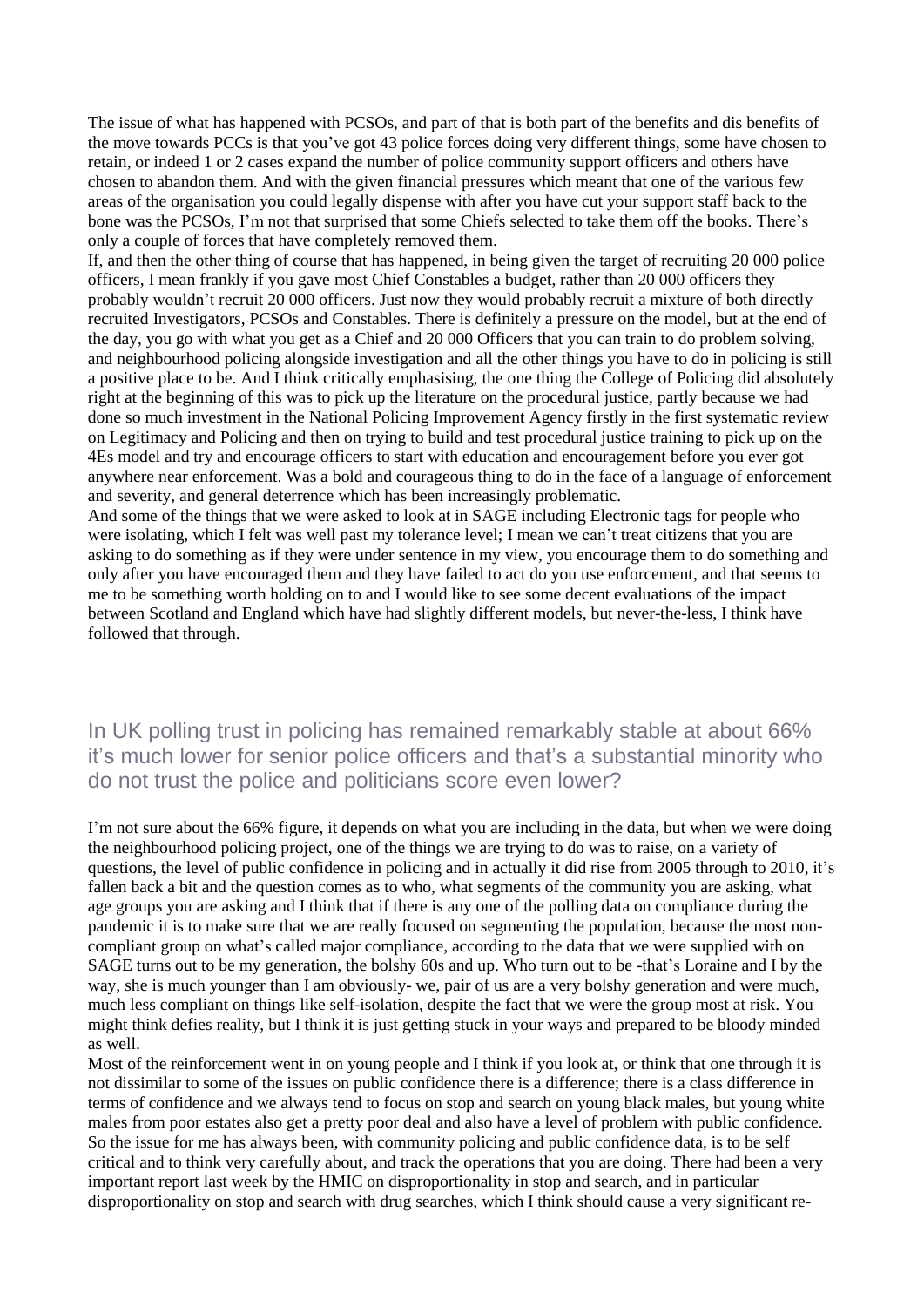examination of what on earth we are doing with searches for small quantities of cannabis and the dibenefits in terms of public confidence hit.

In Indonesia, similar to other developing countries (PN doesn't like the term developing countries as in most countries, like Indonesia and India there are some highly developed pieces and underdeveloped pieces, and thinks instead high, medium and low income is probably more helpful as it talks to you a bit more about the capacity of the country to be able to invest) one of the problems regarding policing is corruption, in relation to that there are some factors that make it very hard for the society to transform the police, we the Indonesians have experienced it directly because many of the reform programmes have failed. Is it impossible to transform a corrupt police body in the third world?

No. It's not impossible, researching this piece of work for the National Academy of Sciences, and do watch out for this work that Larry Sherman is Charing and Justice Tankabee is on the Committee, it has a very strong Cambridge presence actually. I have to say it is one of the most difficult papers I have ever written is trying to write a paper on strategies that sustain the Rule of Law using International Data, but one of the things that comes across in it is that there are some very clear strategies for reducing the impact of corruption.

Of which the most obvious are the form of auditing and inspection processes; there are some very good examples from India that the Economics Nobel Prize winners led by Bannergee have done in looking at reform on police stations, developing sufficient audit inspections and incentives to encourage better behaviour can act as a springboard for transforming even some of the things such as traffic policing which is notoriously corrupt. There are ways of achieving that, for example in Hyderabad they are paying more to traffic cops in return for no bribes and wearing a body work camera and using it and then tracking the use of it. There are ways of overcoming these things, if you think it through and try it and test it and track it, then it's possible to do. Once you start moving down that road and build some confidence in that, Bannergee's studies in India are quite persuasive that it is possible to make progress and you've still got to tackle the big political end of it, but nevertheless it is possible to do.

Relating to Future Community policing, we've been talking very much about geographical communities, neighbourhood communities , but what about online Communities; will the new focus within policing on cyber crime, will that continue; but also whether the new focus on Domestic Violence, which has been taken more seriously than fore hitherto, do you think that will continue as well in the new normal?

I would be very, very surprised indeed and extremely disappointed if the Community Policing approach that I am advocating didn't have a very strong focus on reducing harm in families, very strong focus. And actually the whole, in fact there is some very interesting, emerging work as it were online community policing and it's potential, for example - and I would love to get one of our Master students to look at this- is the use of applications like *Next Door* which effectively casts a geographic net over an area and allows people to form little sub groups within that and I've got one for my home village in Hampshire. Incredibly useful information comes out of that, the local police officers appear regularly on it, giving out information and sometimes taking stick. For example somebody had posted a concern about people taking pictures in a